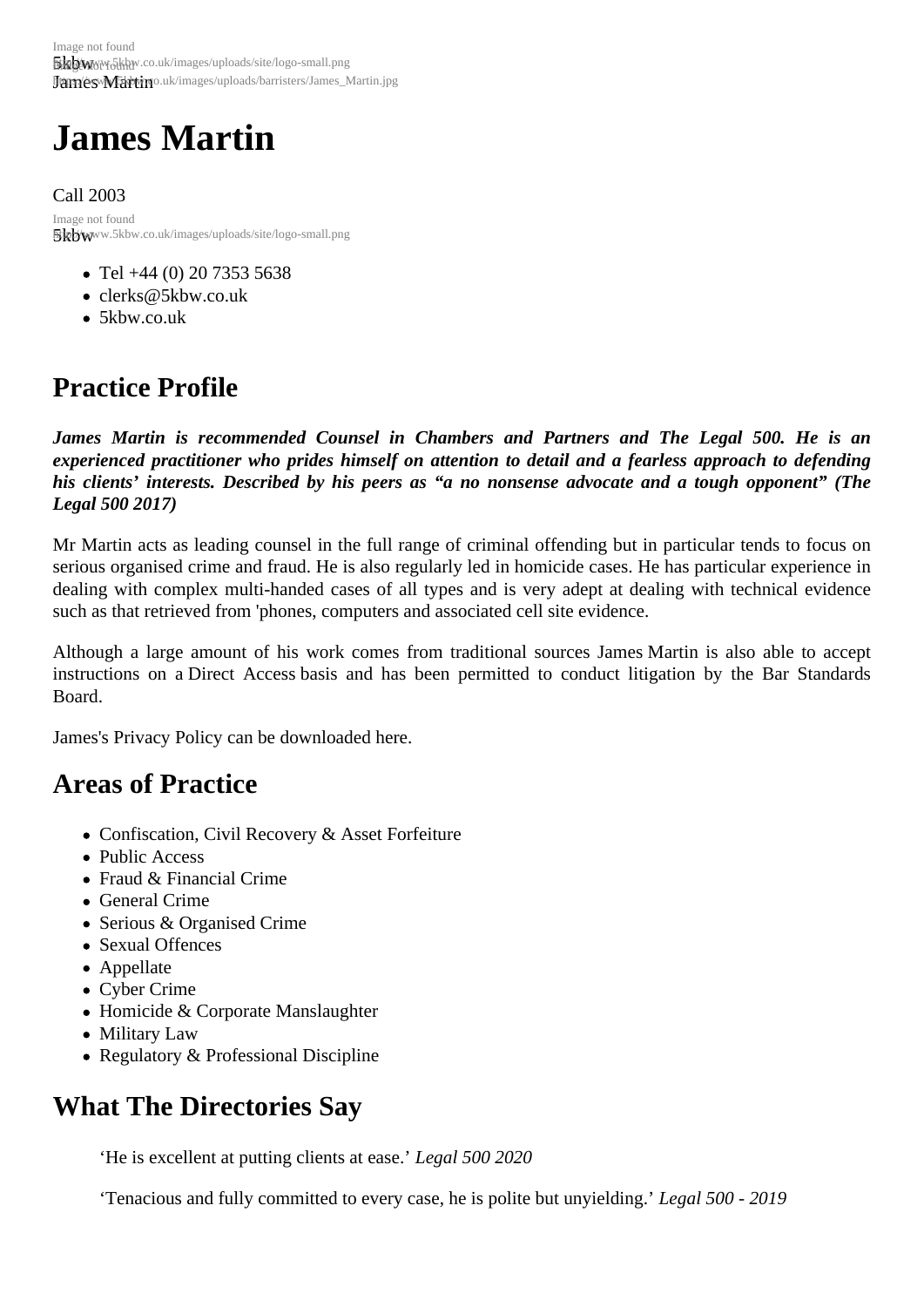'A no-nonsense advocate and a tough opponent with an attractive manner befor**e egæ**ls.' 500 2017

"He's eloquent, understated and extremely bright. He gets fantastic results and is always available on the end of the phone." "He's great with clients – I would recommend him without hesitation." Chambers UK 2020

## Recent Cases

R v AL [Luton Crown Court] 2022

Conspiracy to Produce Cannabis

James Martinleading Anna Dutka successfully submitted there was no case to answer against the client in this 4-handed conspiracy to produce cannabis and the Judge directed not guilty verdicts. The case also involved a shoot-out over one of the cannabis factories and attracted local media attention.

Operation Edge [Woolwich] 2020

Multi-handed class A & B drugs conspiracy involving "Encro chat" devices

James Martin led Phoebe Braggin this 4 week case involving surveillance evidence and evidence of "encro chat" devices. The defendant was accused of being the head of an organised criminal network trafficking large quantities of class A & B drugs and involved expert evidence regarding the use of ["encro chat" a](https://www.5kbw.co.uk/barristers/profile/james-martin)s [well as significa](https://www.5kbw.co.uk/barristers/profile/phoebe-bragg)nt legal argument regarding bad character evidence.

R v Shariashvili & 6 Ors [Isleworth CC] 2019

Consp to Facilitate Illegal Immigration in the UK (Trial 1)

Mr Martin was leading Counsel for D1 wit Peter Eguaeas his Junior. This case (Operation MANDEBRAS) related to a Home Office Investigation into a suspected Organised Crime Group facilitating persons into the UK, through abuse of the 'common travel area' with the Republic of [Ireland.](https://www.5kbw.co.uk/barristers/profile/james-martin)

Legal issues involved consideration of the underlying immigration offences relied upon by the Crown, Cross-admissibility as between the different counts and whether the Crown had fallen foul of indicting a single conspiracy when it appeared that there were multiple agreements at play.

Following extensive legal argument at the close of the Crown's case (and the close of all the evidence) the indictment was left with only one substantive offence against the main defendants for the Jury to consider from what had been significantly wider allegations. As a result the Jury were discharged and a retrial was ordered for that one remaining Count against the 4 defendants.

R v Abubakar Salim & ors [Blackfriars Crown Court] 2019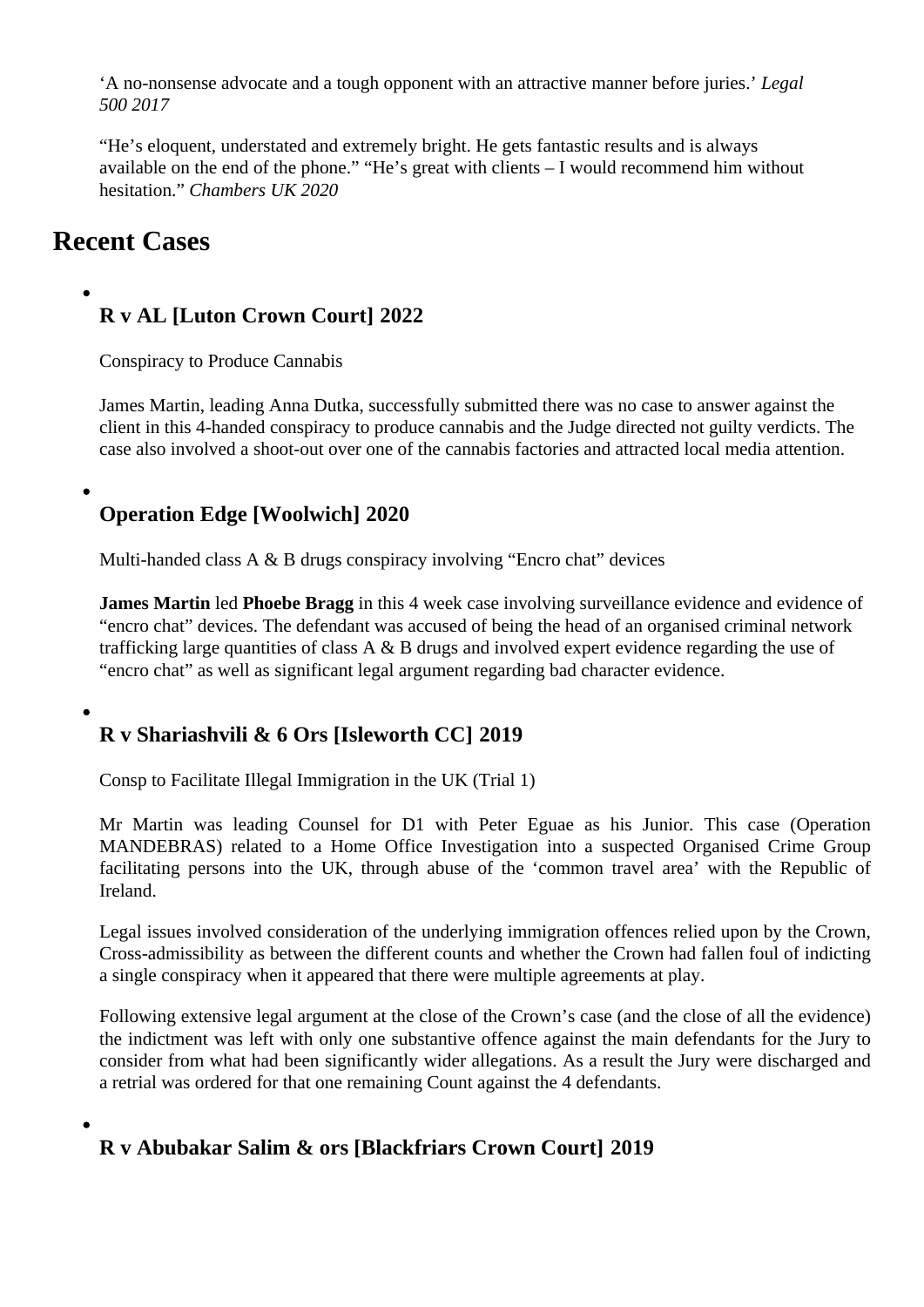Fraud and Money Laundering

Mr Martin was leading Counsel for Mr Salim. The case centred around the activities of two men who worked at high street banks who assisted another in creating a significant number of sham bank account for the use in a transfer fraud. The legal issues involved the proper application of the [definition](https://www.5kbw.co.uk/barristers/profile/james-martin) of "Criminal Property" following cases such as R v GH [2015] UKSC 24 and R v Loizou [2005] 2 Cr App R 37.

Operation Banjax [Southwark] 2019

£Multi-Million MTIC Fraud

James Martinleading Ben Holt, were instructed on behalf of Mr Aslam by Bark & Co Solicitors.

The case was an MTIC Fraud which was part and parcel of Import Duty Diversion on Beers, Wines and Spirits. According to HMRC the OCG were accountable for significant losses to the UK [Exchequer t](https://www.5kbw.co.uk/barristers/profile/james-martin)hrough [associate](https://www.5kbw.co.uk/barristers/profile/ben-holt)d large scale VAT and Excise duty frauds. The group also conducted a substantial money laundering operation in relation to the proceeds of these crimes which was believed to be in excess of £86 million.

13 different individuals were said to be involved along with a whole host of MTIC and Buffer companies some of which sold on the BWS to end user Cash & Carries who were never investigated.

The case was split into two trials with Mr Aslam D1 in Trial 2. As the case developed there were significant issues with the evidence and associated disclosure problems which related to material that had been withheld by HMRC and should have been disclosed far in advance of the trial itself. After considerable legal argument in Mr Aslam's case we were able to restrict the alleged loss to HMRC to less than £7k.

Ultimately Mr Aslam was convicted but only received a Suspended Sentence Order. ?

R v. NT & ors [Maidstone] 2018

Drink & Drugs fueled Killing of Kent Man

Jonathan Higgs Q@eading James Martirfor Goldkorns Solicitors. Three people were charged with Murder following the discovery of a body left in the stairwell of a block of flats in Chatham. The deceased and the three charged were known drug users and the death had occurred in a nearby fl [occupied by one o](/barristers/profile/jonathan-higgs-qc)f the ac[cused.](/barristers/profile/james-martin)

The previous few days were carefully pieced back together by the investigatory team using a combination of CCTV footage, eye witness accounts and call records as well as some footage from mobile phones.

There were complex issues of causation due to the post-mortem findings and in particular the neuropathology results. Besides the factual complications there were also issues relating to identification and also joint-enterprise.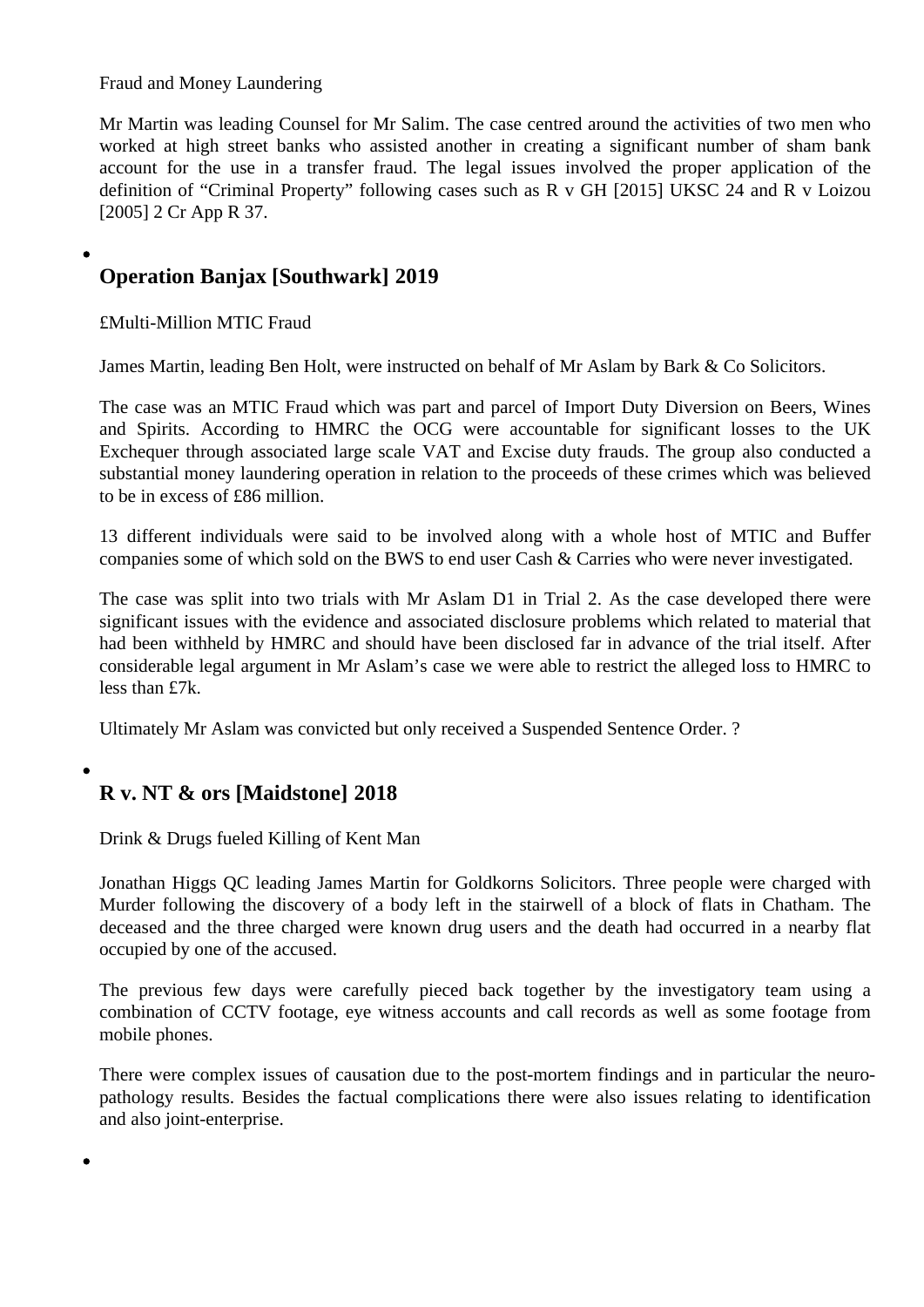#### R v KW [Woolwich] 2018

#### "Loss of Control" Murder

Alistair MacDonald QCled James Martin This case involved the defence of "loss of control" and raised the very difficult question of how a Jury has to approach the three stage test in a case where the violence used was so extreme. In such circumstances the true complexity of answering the final [question was exposed](/barristers/profile/alistair-macdonald-qc). W[here the Jury](/barristers/profile/james-martin) finds there was a loss of control based on a qualifying trigger: are they sure that a reasonable person in the defendant's circumstances would not have reacted in th same or a similar way?

Considering what a reasonable person who has lost his self-control might do in unusual and difficult circumstances is a very hard task indeed when the Court of Appeal have offered so little assistance on the topic. Instructed by EBR Attridge.

**Operation Pleach [St Albans] 2018** 

Multi-Handed Courier Fraud

James Martin represented the defendant in this multi-handed courier fraud. Operation PLEACH was a Hertfordshire Police investigation into a series of 36 courier fraud offences committed across England between the 1st March and 29th November 2016.

[This was an](/barristers/profile/james-martin)other case in which the Crown wrongly indicted a global conspiracy when there were clearly multiple and separate agreements between various defendants. As a result the Crown had to concede the position and substantially change the indictment meaning that DA was no longer charged with any Conspiracy count at all. Instructed by Bark & Co.

## Operation Willsbridge [Southwark] 2018

£2.1m International Fraud upon Film Rental Equipment Companies

James Martin represented SH in this matter who was charged with being party to a large scale International Fraud against a number of Film Rental Equipment Companies who were based across the Globe. The Fraud was organised from the UK where the Organised Crime Group assumed the [identities of s](/barristers/profile/james-martin)ome legitimate businesses in the industry. They were able to dupe associated Insurance companies as well and arrange various hire contracts over a significant period that were worth £2.1m. Ultimately the Crown were persuaded that the evidence of a Global Conspiracy was not present in SH's case and the indictment was amended to a single substantive money laundering offence in his case. SH was duly acquitted by the Jury. Instructed by Bark & Co Solicitors.

Operation Primrose [Liverpool] 2018

HMRC "Red Diesel" VAT Fraud

James Martin was instructed as Leading Junior for this defendant charged with 10 others in a case that involved an huge undercover investigation by HMRC into an alleged nationwide Red Diesel laundering Fraud. There were said to be two principle laundering sites: one in Birkenhead and the [other near](/barristers/profile/james-martin) Ashford in Kent. Following over 12 months of covert surveillance and a 3 year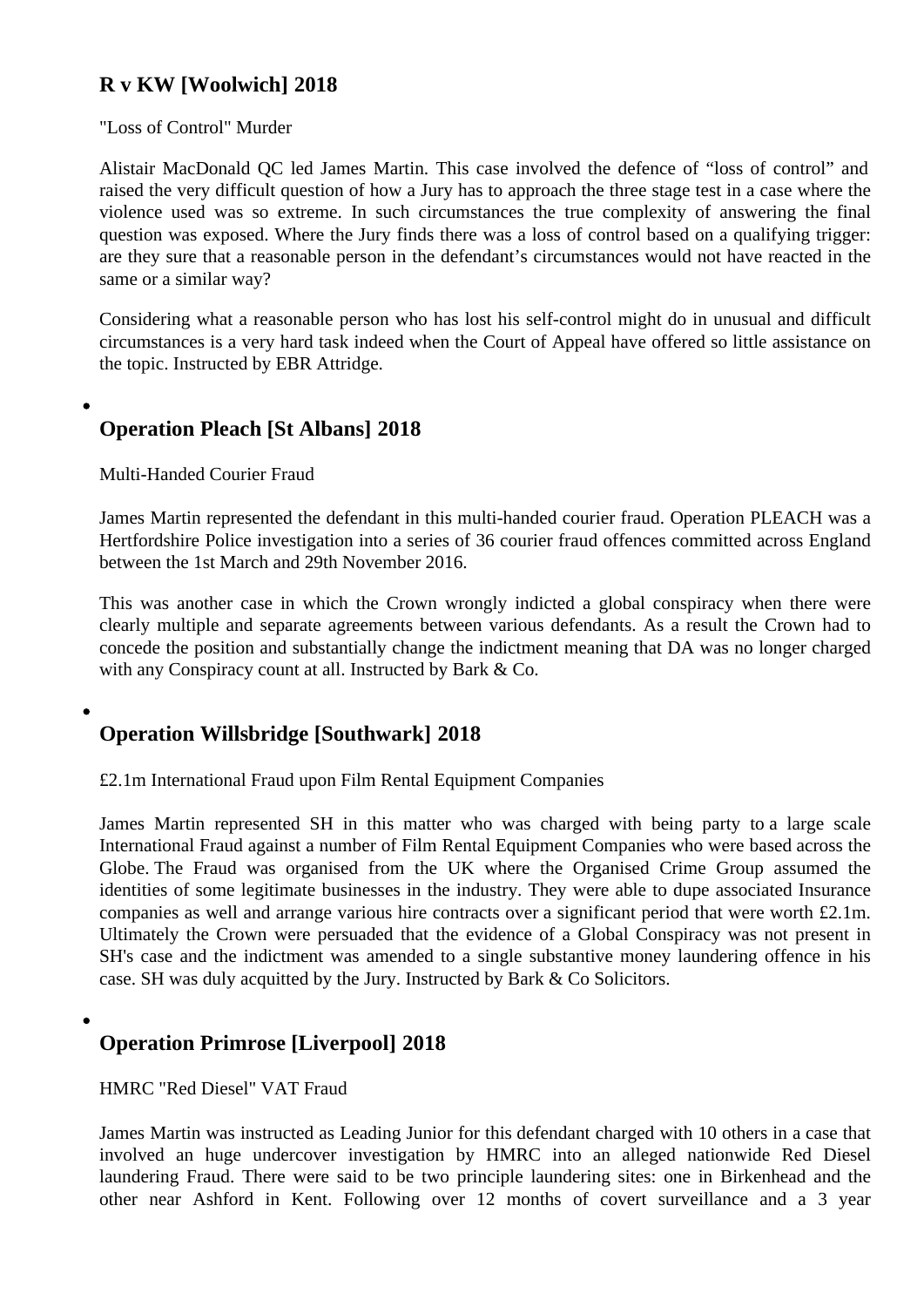of over £500k to HMRC in unpaid VAT.

The case was split into two trials. During the first trial it became apparent that there were a number of issues with disclosure in the case. This followed repeated requests for disclosure by the Defence teams. At the beginning of the 4 week, and after the OIC was subjected to cross-examination on the voir dir, HMRC were forced to seek an adjournment of the Trial once they realised the scale of the disclosure problems in the case.

The application was vigorously opposed by the Defence and ultimately refused by HHJ Trevor-Jones. In his damning ruling he said that there had been "negligence to a lamentable degree" which was "indicative of a more systemic failure." As a result of the Judge's ruling HMRC offered no Evidence against the defendants left in the case. Instructed by The Stokoe Partnership.

## R v JH & Ors [C.C.C.] 2017

Murder

James Martin was led by Michael Ivers QC in this case concerning a fatal attack on Halloween 2017 where a group of young men armed with poles and knives attacked another group in a park in Selhurst near Croydon. Allegations put on a classic Joint Enterprise basis by the Crown. Heavy reliance upon [CCTV and C](/barristers/profile/james-martin)ell site evidence.

## R v. DC & ors [Birmingham] 2017

Mortgage Frauds

James Martin Trial and Retrial of allegations of large scale property frauds. Involved the intentional undervaluing of property in order to sell it on to others within the conspiracy at a discount. Case alleged a conspiracy between an inside man at Severn Trent Water and the other defendants. The [property wou](/barristers/profile/james-martin)ld be advertised and false bids were being submitted by others to enable a selling to one of the members of the conspiracy at a substantial discount. Instructed by Blackfords LLP.

R v WM & Ors [Isleworth] 2017

Conspiracy to Kidnap

James Martinacted in this case that was said to involve a gang related kidnap and blackmail that was connected to the distribution of drugs. WM was said to be the head of a gang of local drug dealers who had snatched the girlfriend of a rival drug dealer. She was then held until freed by armed officers. [Crown sough](/barristers/profile/james-martin)t to link WM to these offences by references to telephone contact, cell site and social media posts as well as undercover video footage. There was a linked undercover operation ongoing a the time connected to separate drugs supply allegations. Unanimously acquitted. Instructed by Goldkorns.

R v MT & Ors [Blackfriars] 2017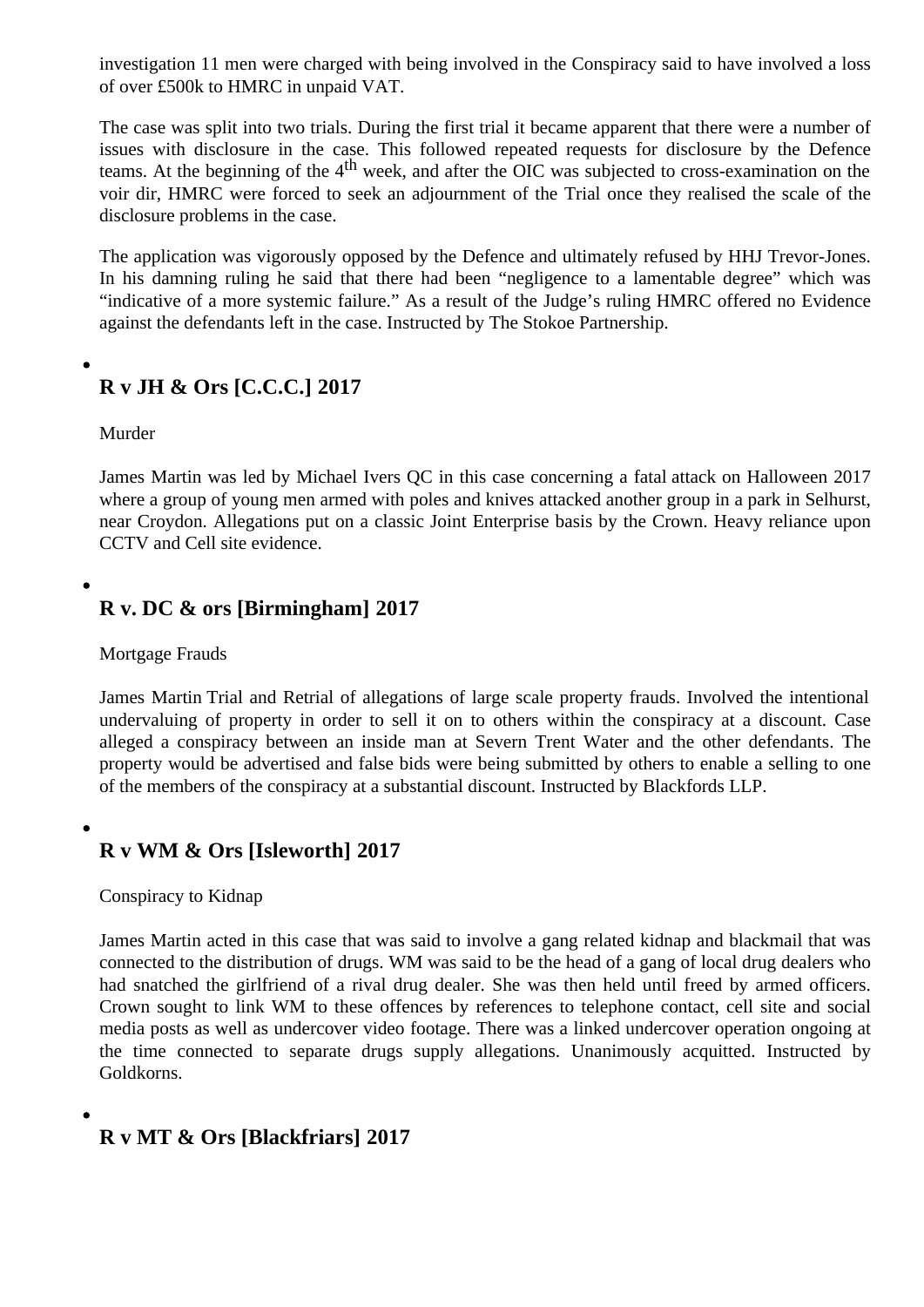#### Kidnap and Blackmail

James Martinwas junior alone in this case that was said to involve a gang related kidnap and blackmail that was connected to the distribution of drugs. Case against MT was built on the concept of Joint Enterprise. Said to have allowed her house to be used by other members to kidnap, attack and [blackmail ano](/barristers/profile/james-martin)ther. Unanimously acquitted by the Jury. Instructed by Hodge Jones Allen.

R v. Clayson [Maidstone] 2017

### Cold Case Serial Rapes

Jonathan Higgs QCed James Martinn this trial involving a series of knifepoint stranger rapes in the early 1990's. Multiple allegations born from a cold case review of DNA recovered from a stocking left at the scene of a brutal stranger rape in the 1990s. This was linked to another attempted rape at the [same time and w](/barristers/profile/jonathan-higgs-qc)as [supported by](/barristers/profile/james-martin) reliance upon Similar Fact principles alone. Significantly the case concerned the proper interpretation of new statistical analysis of mixed-profile poor quality DNA samples. Instructed by Berry & Lambert.

## R v MS & Ors [Southwark] 2017

Conspiracy to Steal and Burgle

James Martin leading Lizzie Wilson as led Junior. Case involved allegations that MS was the leading figure in a conspiracy to steal to order high value motor cars either by keyless thefts or by burglaries where the car keys were stolen. It was a sophisticated operation where cars were stolen to order which [had a total va](/barristers/profile/james-martin)lue of [well over £2m](/barristers/profile/elizabeth-wilson)

R v. Campbell & ors [Birmingham] 2016

Conspiracy to supply class A and B drugs

James Martin instructed as junior alone. Large scale conspiracy to supply class A and B drugs.

### [R v. Dinsm](/barristers/profile/james-martin)ore [St Albans] 2016

Money Laundering

James Martininstructed as junior alone. Case involved allegations surrounding the proceeds of a complex Fraud taking place in Europe. Various sham companies were offering clients jobs as high end companions for the wealthy. Another aspect of the fraud was a production company offering roles in [Pornographic](/barristers/profile/james-martin) films. Both were shams and the money taken upfront from those involved was being syphoned to the UK.

R v. Owen & ors [C.C.C.] 2016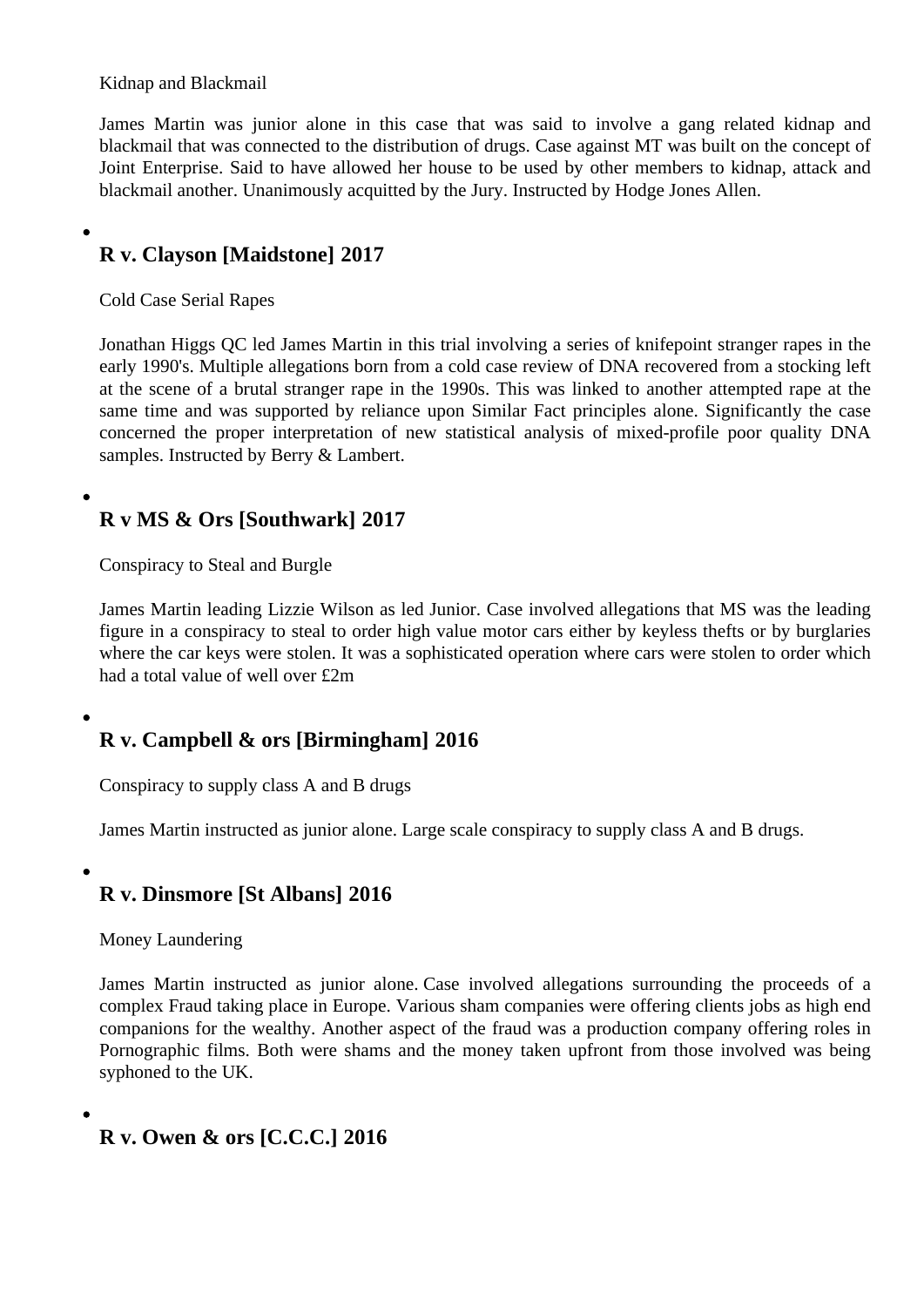Largest ever importation of firearms into the UK

James Martin instructed as junior alone. Largest ever importation of firearms into the UK. Weapons were military grade assault rifles of the type that could have been used in a "Paris Style" attack on the UK mainland. Weapons were smuggled in to the country on a boat into Kent where they were [intercepted b](/barristers/profile/james-martin)y armed under cover officers

R v. V C & 8 ors [Southwark] 2016

People Trafficking

James Martin appeared as leading counsel. 9 defendants charged with people trafficking for the purposes of prostitution and money laundering the proceeds. This case involved a protracted investigation into the alleged conspirators. The evidence centred around flight manifests, Money [transfer reco](/barristers/profile/james-martin)rds, mobile phone downloads and anonymous hearsay evidence taken from internet companies that advertised the prostitutes said to be under the control of the defendants. After substantial legal argument the Crown were persuaded to drop the case against this defendant.

## R v. Ashfield [Woolwich] 2015

Rape

James Martininstructed as defence junior alone. The defendant met the complainant though the "Plenty of Fish" dating website. On their first meeting they ended up having sexual intercourse in his car. The issue was one of consent. Much turned on the comprehensive communication by the [complainant](/barristers/profile/james-martin) via text message with her friends the next day. Cell site information was also crucial in undermining her account of what happened on the evening in question. The defendant was found not guilty by the Jury.

R v. D & ors [Winchester] 2015

GBH Sc18

James Martin instructed as defence counsel. The defendant was part of a large disorder that centred on the Poison Pub in Basingstoke. It was alleged that for his part in the disturbance he had smashed a bottle on someone's head and had bitted off the ends of two fingers from a man's hand. His defence [was that the](/barristers/profile/james-martin) bottling incident was mistaken identification and the finger biting was self-defence. He was found not guilty by the Jury. Instructed by Goldkorns.

R v. Pasquale & ors [Isleworth] 2015

Multi-handed football violence case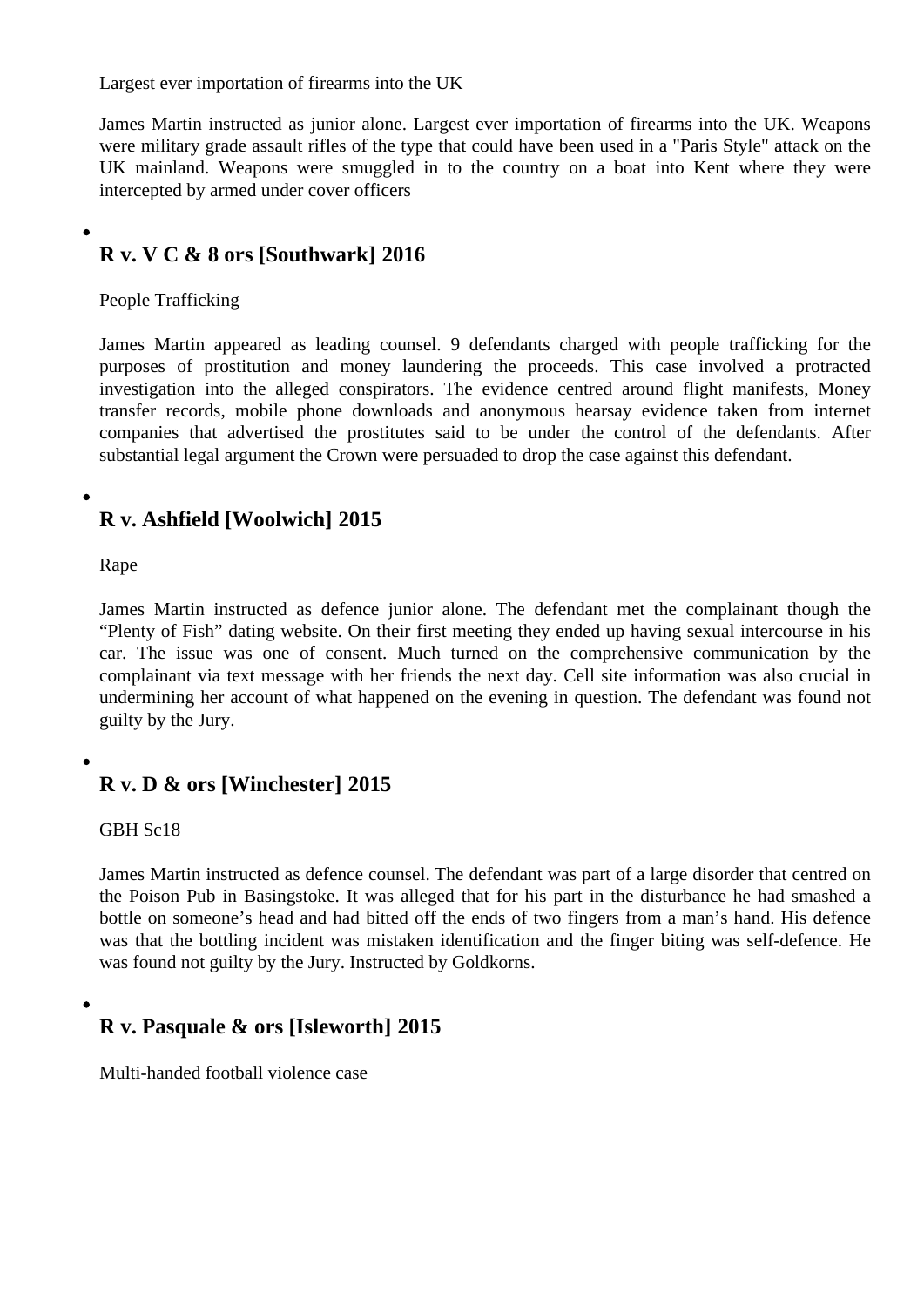James Martininstructed in a multi-handed football violence case. Allegation involved organised fighting between rival fans. Case depended largely upon the correctness of police identification from CCTV. After several days of legal submissions made by Mr Martin the identification evidence was [ruled inadmis](/barristers/profile/james-martin)sible due to the failure of the police officers to correctly follow the relevant codes of practice. Case was then abandoned by the Crown against Mr Pasquale.

R v. L F [Kingston] 2015

Attempted Murder

James Martin instructed as defence counsel. Allegation is that the defendant drove his partner to a remote location and dragged her from the car and attacked her. When this did not work he got back into the car with her and then drove dangerously with the intention of killing them both. In the crash [that ensued b](/barristers/profile/james-martin)oth were injured but survived. Instructed by Goldkorns.

R v. Galvin & ors [Cambridge] 2015

Conspiracy to supply A and C drugs

James Martinappeared as defence counsel in a multi-handed conspiracy to supply cannabis and cocaine. This was a large intelligence led operation which centred on the activities of one of the defendants said to be the head of an organised crime group which was supplying large quantities of [both Cocaine](/barristers/profile/james-martin) and Cannabis. The key evidence came from a combination of phone/cell site evidence and the product of a covert listening device placed in the car of the lead defendant.

R v. Robbins & ors [C.C.C.] 2015

Mortgage Frauds

James Martin instructed as defence counsel in a multi-handed mortgage fraud conspiracy at the CCC. Allegations revolve around a company said to have been set up to provide mortgage to people from the criminal fraternity with no questions asked. The defendant was an employee of the company and is [said to have](/barristers/profile/james-martin) benefitted from such a mortgage. Her husband was involved in money laundering and drug trafficking. Instructed by Thomas Boyd Whyte.

R v. Richards [Basildon] 2014

GBH Sc18

James Martin represented this defendant who was outside a nightclub when he was involved in an altercation with a man. As a result of his injuries he was in a coma for some time and nearly lost his life. He was left with life changing injuries and his prognosis was not good. On the night in question [the defendan](/barristers/profile/james-martin)t always maintained that he acted in self-defence and that the man he struck had bee behaving aggressively earlier in the evening. Much turned on the evidence of a number of witnesses. The defendant was found not guilty by the Jury in a matter of minutes.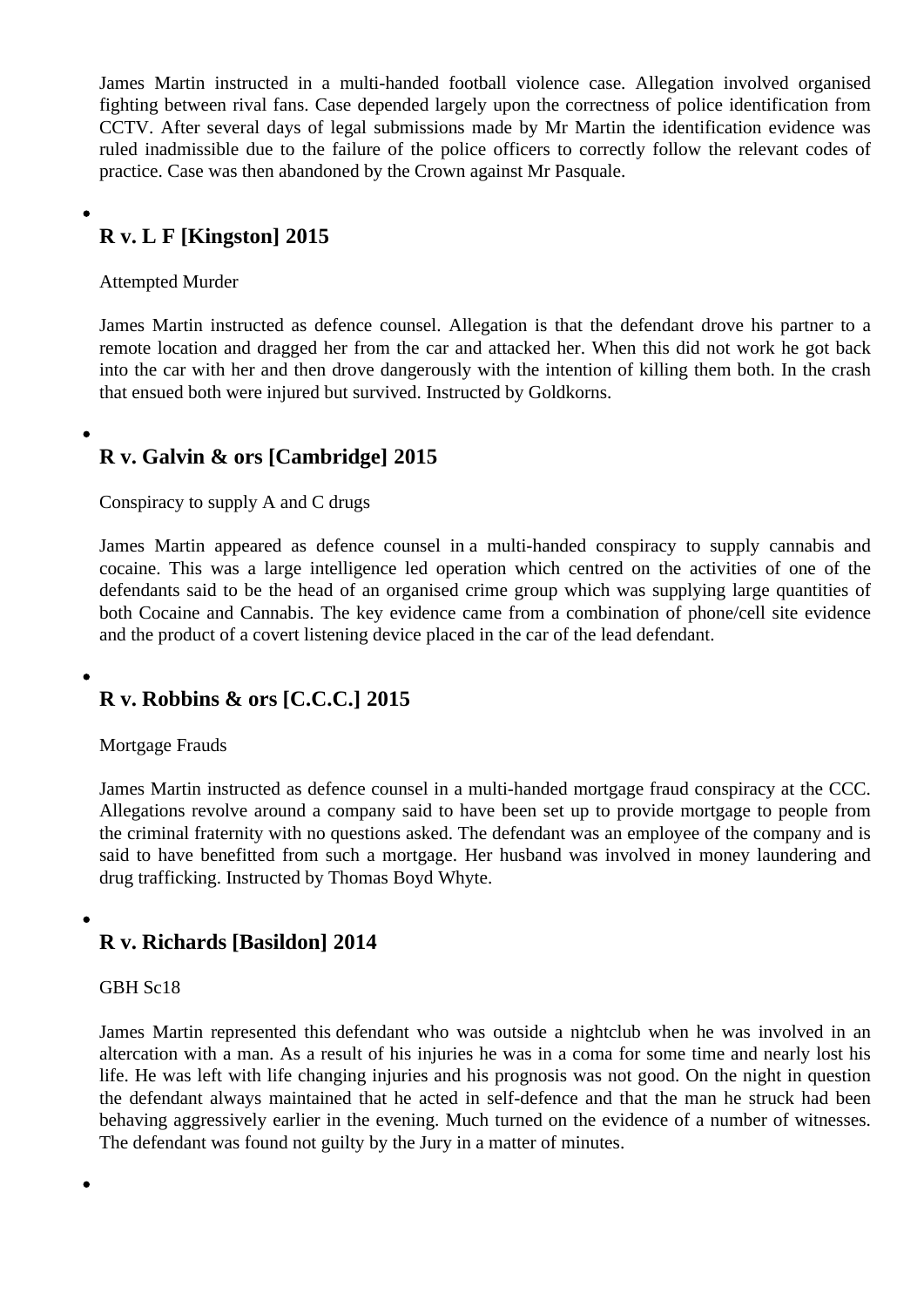#### R v. Dennard & ors [Maidstone] 2014

### Fraud

James Martinwas Junior alone in a multi-handed conspiracy to defraud a number of elderly householders and launder the proceeds. The case involves a number of victims over a considerable period.

## R v. Saunders & ors [Guildford] 2014

Fraud

James Martinwas Junior alone in a multi-handed conspiracy to defraud a number of elderly householders and launder the proceeds. The case involves a number of victims over a considerable period.

## R v. Smith & ors [Guildford] 2014

Fraud

James Martin was Junior alone in a multi-handed conspiracy to defraud a number of elderly householders and launder the proceeds. The case involves a number of victims over a considerable period. Some of those victims have now dies and the Crown seek to rely upon their recorded [testimony.](/barristers/profile/james-martin)

R v. Gurklytre [Inner London] 2014

Perverting the Course of Justice / Homicide

James Martin represented this defendant who was the front seat passenger in her own car which was being driven by her partner. There was a fatal collision and two pedestrians were run over and were killed as they crossed the road. The car was then driven from the scene to a nearby carpark and set on [fire. The Cro](/barristers/profile/james-martin)wn alleged that the defendant was party to the destruction of the car and was therefore guilty of attempting to pervert the course of justice. A submission of No Case to answer was made at the conclusion of the Crown's case, this was upheld by the Judge and the case was dismissed.

R v. Hillier & ors [Croydon] 2014

Fraud

James Martin was Junior alone in a multi-million pound money laundering operation. Hillier was said to be the central figure in the setting up and running of a counting house through which organised crime gangs would launder vast quantities of cash. The case involved a large amount of telephone data [and observa](/barristers/profile/james-martin)tion evidence.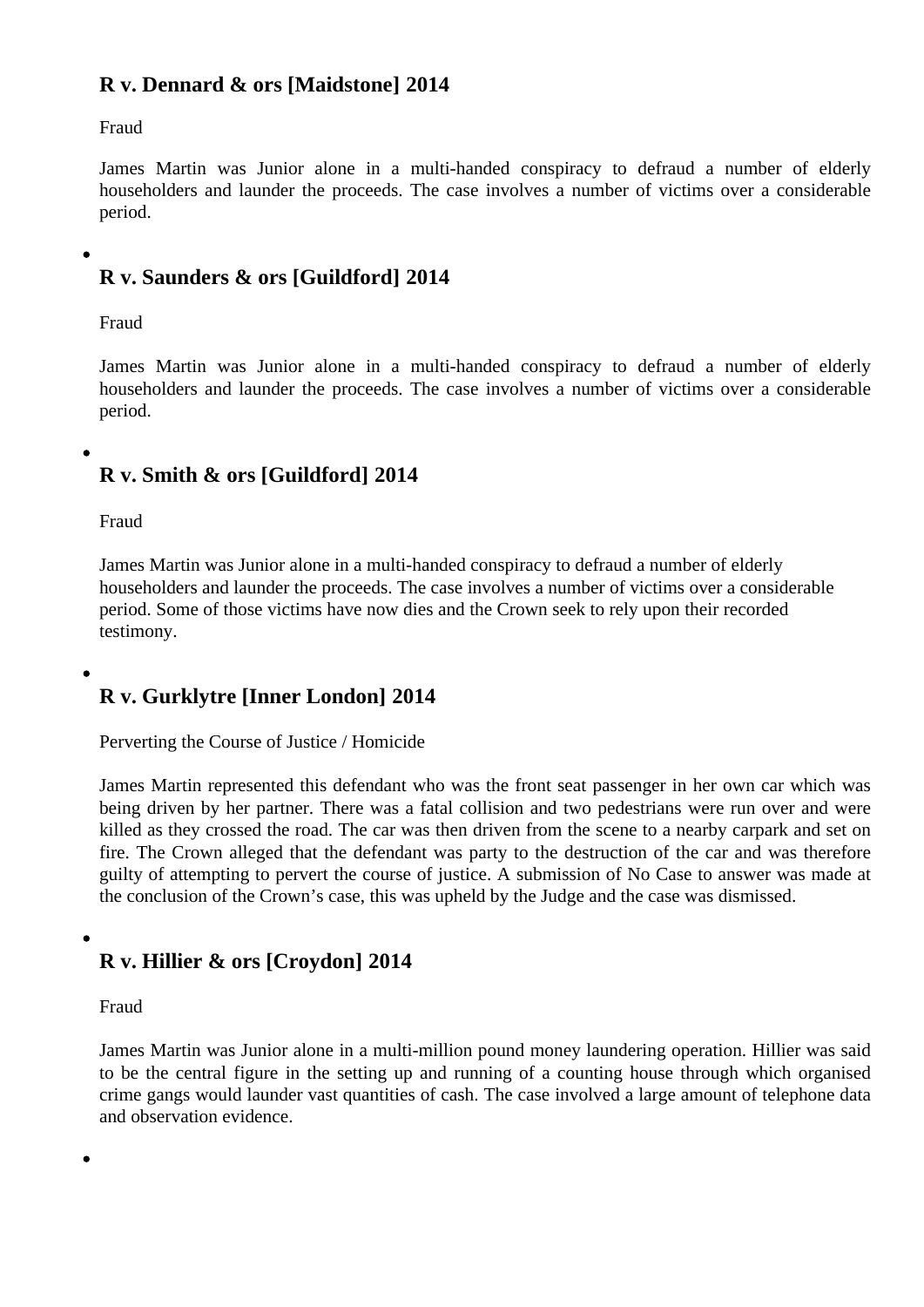#### R v. Gibney & ors [C.C.C.] 2014

#### Kidnap & Blackmail

James Martinwas junior alone in this Multi-handed conspiracy to Kidnap and Blackmail. This case concerned the enforcement of a drugs debt. The principle defendant was a drugs dealer and the ma kidnaped dealt for him. He had built up a significant debt and was taken from the street and held for [most of the d](/barristers/profile/james-martin)ay. His family were contacted and demands for money were made.

R v. W [Wood Green] 2014

#### Rape

James Martin represented this defendant who was alleged to have seduced a girl at a nightclub and invited her back to his flat where he was said to have raped her. Additional investigations into the CCTV at the nightclub proved important in undermining the complainant's account. Defendant was [found not gui](/barristers/profile/james-martin)lty.

## R v. Collier [Croydon] 2014

#### Fraud

James Martin appeared for Mr Collier who ran a large scrap yard for many years and was the subject of multiple police operations. At one stage an undercover officer was even deployed to his yard to pose as someone selling stolen cabling. He was accused of processing large amounts of stolen met [including sto](/barristers/profile/james-martin)len grave plaques and high voltage cable.

## R v. BD & 6 ors [C.C.C.] 2014

#### Murder

James Martin was led by Stephen Kamlish QC in this Multi-handed conspiracy to murder at the CCC. The allegation was that an associate of BD was slashed a few months prior to the killing. The man responsible was said to have been located by BD and a gang was called in to kill him. However, the [wrong man](/barristers/profile/james-martin) was killed in a brutal stabbing. The case was heavily reliant upon phone and cell site evidence. The case was resolved ultimately when the Crown were persuaded to accept pleas of guilty to a conspiracy to commit GBH.

## R v. Flynn & 9 ors [Southwark] 2014

#### Fraud

James Martin was Junior alone in a 7 Handed conspiracy to commit fraud and launder the proceeds. The fraud was completed with the help of an 'inside man'. Money was being diverted from the Royal Marsden hospital which specialises in cancer treatment. A network of individuals were used to filter [the money o](/barristers/profile/james-martin)nce it had been diverted from within the Trust itself.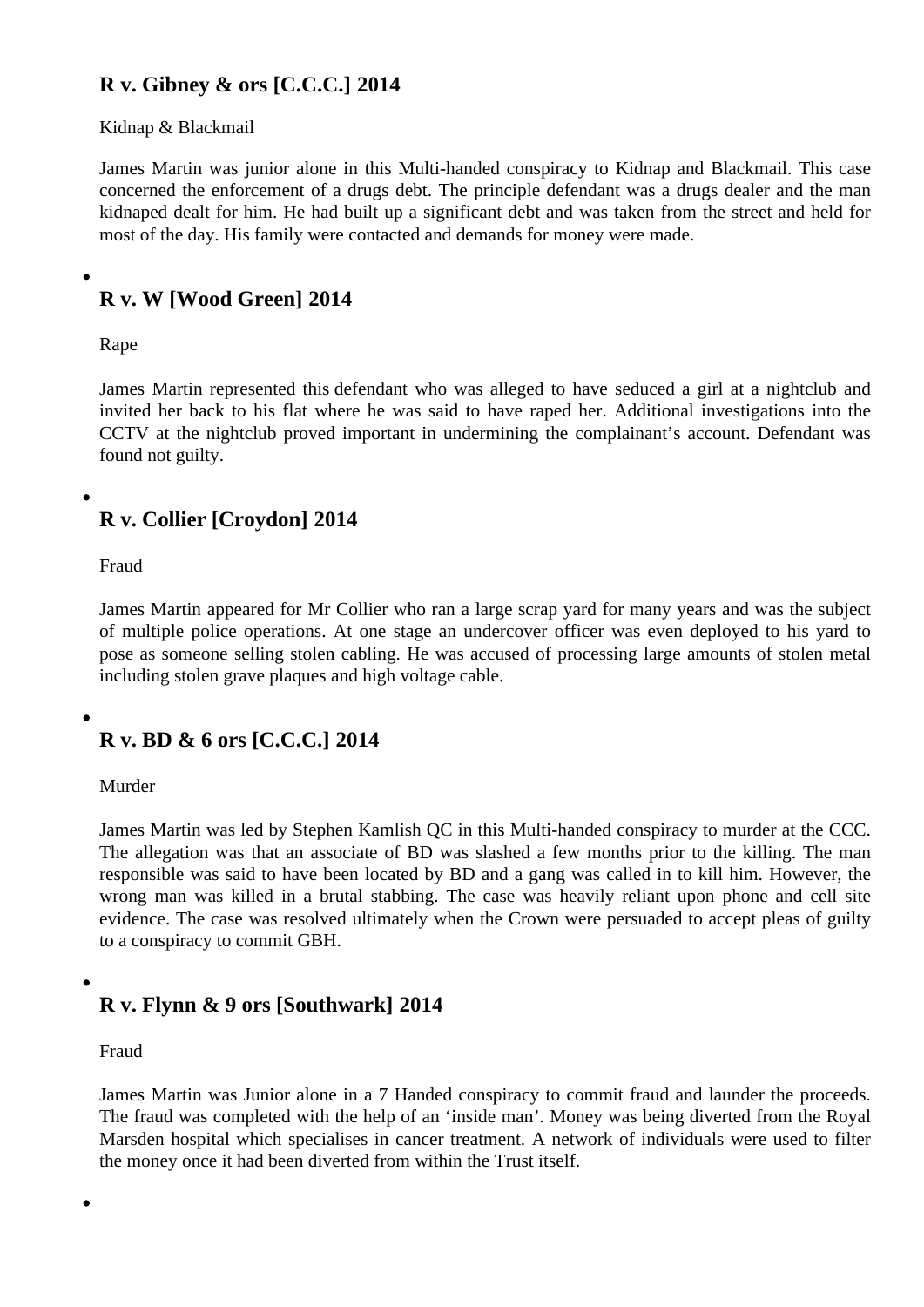#### R v. Folkes [Wood Green] 2013

#### GBH Sc18

James Martirrepresented this defendant, charged with kicking someone out of the top floor window of a double-decker bus in London. The man hit his head on the pavement as he fell from the moving bus and was paralysed. The defendant maintained that he was acting in self-defence as the man ha [attacked him](/barristers/profile/james-martin) and his girlfriend as they went to leave the bus. He maintained that he never intended to kick the man out of the window which gave way as the man fell into it. The defendant was found not guilty.

## R v. F & ors [Maidstone] 2013

Murder

Jonathan Higgs QCed James Martinand successfully defended this allegation of Murder. Principle defendant accused of stabbing his partner in premeditated attack said to have been planned in advand and encouraged by the second defendant who hid in the boot of the car when victim was picked up by [the first defendan](/barristers/profile/jonathan-higgs-qc)t. Is[sues in the](/barristers/profile/james-martin) case involved: Self defence, loss of control, secondary parties to Murder and joint enterprise.

R v. JS & ors [Woolwich] 2013

Kidnap & Robbery

James Martin was Junior alone in a multi-handed case, lasting 9 weeks at Woolwich CC. Allegations involved separate conspiracies to commit armed robbery, kidnap of two men, false imprisonment of the two men and Blackmail. The offences dated back to 2008 and these charges came about as the [result of an](/barristers/profile/james-martin) intensive investigation into the voluminous phone traffic picked up at the time between those convicted in the original trial. This evidence was supplemented by the observations from undercover. Central issues in the case involved challenges to both cell site evidence and expert opinion on facial mapping.

R v. H & 6 ors [Winchester] 2013

Conspiracy to Murder

James Martinwas Led by Tim Roberts QC in this Multi-handed conspiracy to commit Murder at Winchester CC. Allegation was that Mr Hallam was the prime mover in an organised hit on a woman he is said to have been having an affair with. The evidence came from substantial probe material, cell [site and othe](/barristers/profile/james-martin)r telephone evidence.

R v. O'Reilly & ors [Reading] 2013

Fraud

James Martinwas Junior alone in a multi-handed conspiracy to import and distribute multi-million pound loads of cigarettes and hand-rolling tobacco. Evidence comes from substantial probe material in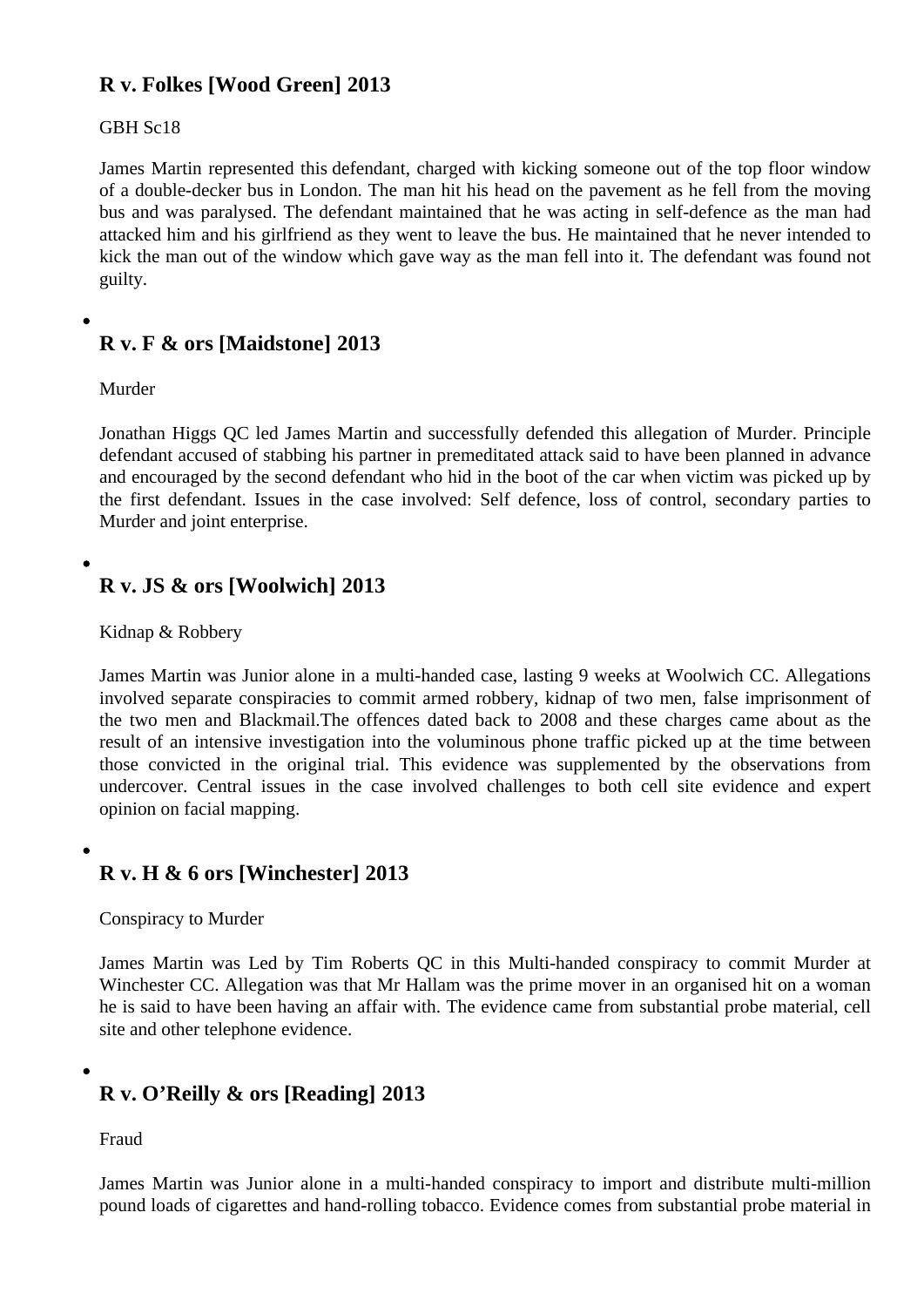## R v. P [Woolwich] 2013

Rape of Step-Mother

James Martin successfully represented this defendant who was charged with raping his step-mother. Both were admitted alcoholics and had had sexual intercourse after consuming a large amount of drink. The issue was consent. Defendant was found not guilty.

R v. Pooke [Maidstone] 2012

Conspiracy to commit Armed Robberies

James Martin Led by Trevor Burke QC in this conspiracy to commit armed robberies from 2001. Defendant was the only man not caught up in the original operation which produced four trials. There are issues of Abuse of Process and other complex issues relating to potential ramifications of the evidence given by other defendants in the original trials.

Operation Castle [Maidstone] 2012

Fraud

James Martin was junior alone in this Multi-handed case involving a conspiracy to steal high value cars to order. Gang were operating in Kent, targeting mainly BMW M3s, disabling the tracking devices and then breaking up the cars and selling on the parts. Involves allegations of money laundering associated with the disposal of the criminally obtained funds.

R v. RB & ors [Maidstone] 2012

Evasion of Duty

James Martin was junior alone in this multi-handed conspiracy to import counterfeit cigarettes worth several million pounds. Successfully defended man accused of being involved in a conspiracy to import lorry full of cigarettes. Main defendant was accused of being the centre of plan to use his [legitimate ha](/barristers/profile/james-martin)ulage company to run large imports of counterfeit cigarettes into the UK from Europe.

Operation Vara 2012

Fraud

James Martin was a led junior, successfully defending a man over a 2 year period, accused of evasion of import Duty and VAT on Gold Jewellery. Over £8million evasion involving an international investigation which moved from the UK, to Europe, India and Dubai. This was a case involving a conspiracy to evade import duty and VAT payable on the importation of gold jewellery. In total over £8 million was said to have been evaded. Mr Martin was led in this case and represented a defendan accused of being one of the men responsible for importing the gold Jewellery from Dubai into